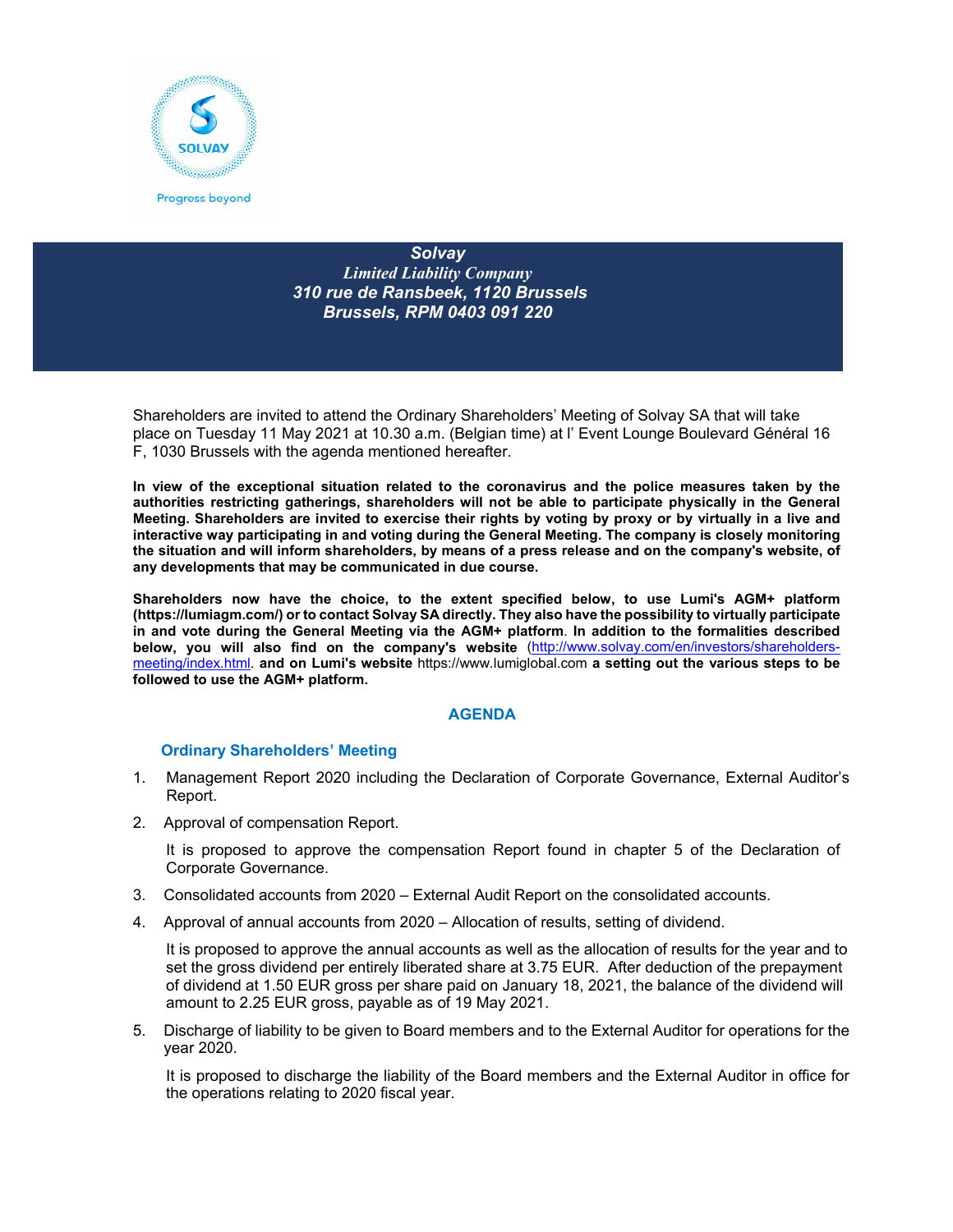

- 6. Board of Directors: Term renewals Nominations
	- a) The terms of office of Mr Nicolas Boël, Mrs Ilham Kadri, Mr Bernard de Laguiche, Mr Hervé Coppens d'Eeckenbrugge, Mrs Evelyn du Monceau, Mrs Françoise de Viron, Mrs Amparo Moraleda and Mrs Agnès Lemarchand expire at the end of this Meeting.
	- b) It is proposed that Mr Nicolas Boël, Mrs Ilham Kadri, Mr Bernard de Laguiche, Mrs Françoise de Viron and Mrs Agnès Lemarchand be re-elected successively for a period of four years. Their terms of office will expire at the end of the Ordinary Shareholders' Meeting of May 2025.
	- c) It is proposed to confirm the appointment of Mrs Françoise de Viron as an independent Director on the Board of Directors.
	- d) It is proposed to confirm the appointment of Mrs Agnès Lemarchand as an independent Director on the Board of Directors.
	- e) It is proposed to re-elect Mr Hervé Coppens d'Eeckenbrugge for a period of three years. His term of office will expire at the end of the Ordinary Shareholders' Meeting of May 2024.
	- f) The term of office of Mrs Evelyn du Monceau expires at this Meeting, having reached the age limit.
	- g) It is proposed that Mr Edouard Janssen be appointed as Director for a period of four years to replace Mrs Evelyn du Monceau. Mr Edouard Janssen's term of office will expire at the end of the Ordinary Shareholders' Meeting of May 2025.
	- h) Mrs Amparo Moraleda has decided, for personal reasons, not to request the renewal of her term of office as Director.
	- i) It is proposed that Mr Wolfgang Colberg be appointed as Director for a period of four years to replace Mrs Amparo Moraleda. Mr Wolfgang Colberg's term of office will expire at the end of the Ordinary Shareholders' Meeting of May 2025.
	- j) It is proposed that Mr Wolfgang Colberg be appointed as an independent Director on the Board of **Directors**
- 7. Miscellaneous.

## **FORMALITIES TO BE COMPLETED IN ORDER TO VOTE BY PROXY AT THE GENERAL MEETING**

#### **1) Holders of registered shares**

In order to be able to participate in the General Meeting by voting by proxy, a double formality will apply: on the one hand, your shares will be subject to the registration procedure that will result from their entry in the Solvay SA shareholders' register on Tuesday 27 April 2021 at midnight and, on the other hand, you will have to complete and submit a proxy. This proxy will also serve to confirm your intention to participate in the General Meeting.

Only persons who will be shareholders of Solvay SA on Tuesday 27 April 2021 at midnight (Belgian time) (hereafter called the "**registration date**") will have the right to participate in and vote at the General Meeting, regardless of the number of shares held by the shareholders on the day of the General Meeting.

You will find enclosed a **PROXY** form that you may send us, duly completed and signed. This proxy must be in our possession by Wednesday, 5 May 2021 at the latest.

Shareholders who choose to use the AGM+ platform may use the platform to complete and submit the proxy.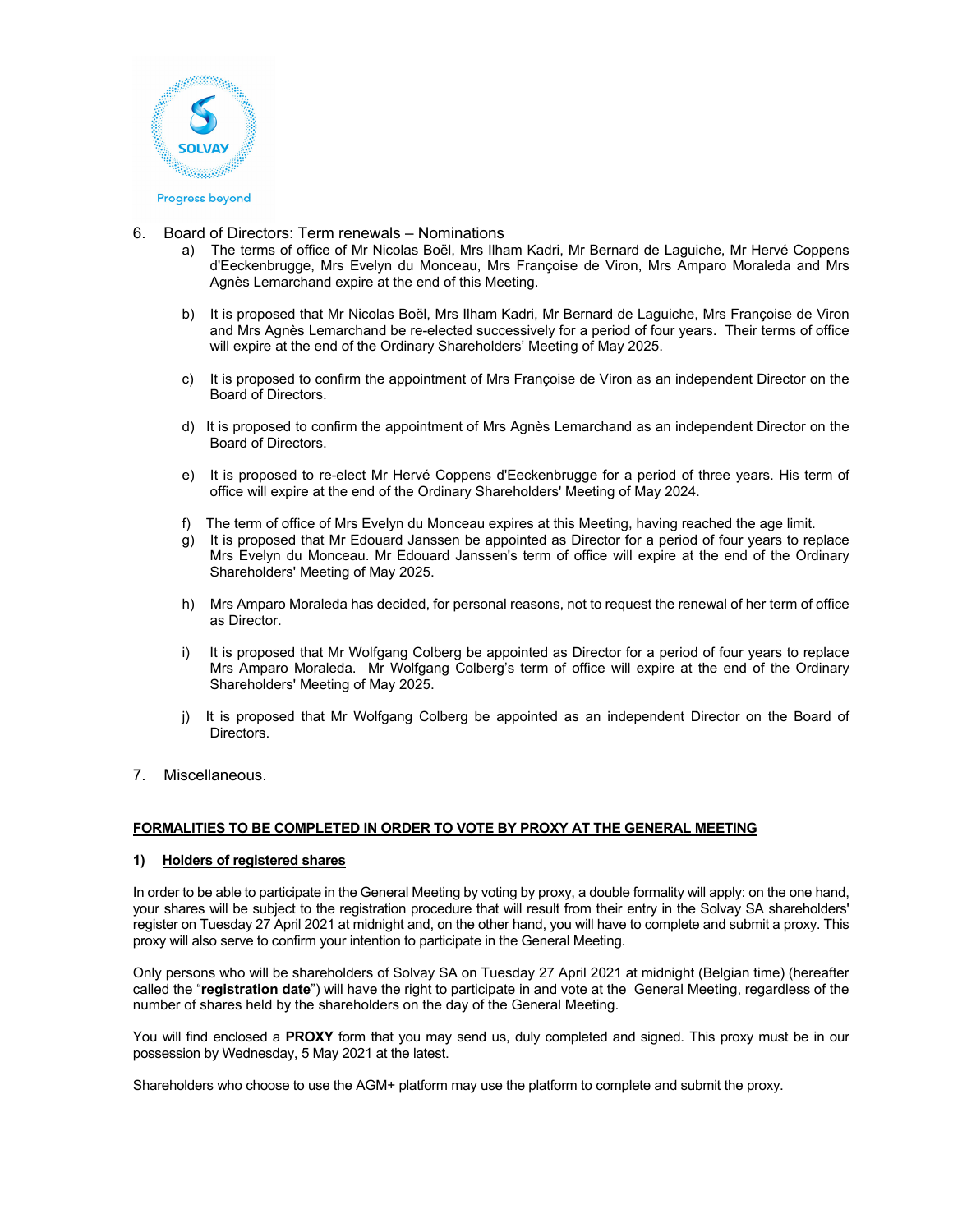

## **2) Holders of dematerialised shares**

If you intend to participate in the General Meeting by voting by proxy, you will have to produce a certificate issued by an approved account holder or a settlement institution that maintains your securities account, certifying the registration in the shareholder's name of the number of dematerialised shares on the registration date, i.e. Tuesday 27 April 2021 at midnight, and for which you have declared that you wish to participate at the General Meeting. For shareholders who choose to use the AGM+ platform, the platform allows this certificate to be issued directly, which in this case will be sent directly to the company.

Only persons who will be shareholders of Solvay SA on Tuesday 27 April 2021 at midnight (Belgian time) will be entitled to participate and vote at the General Meeting, regardless of the number of shares held by the shareholders on the day of the General Meeting.

You will find enclosed a **PROXY** form which you may send us, **duly completed and signed**. This proxy form must also be in our possession by Wednesday, 5 May 2021 at the latest.

Shareholders who choose to use the AGM+ platform may use the platform to complete and submit the proxy form.

In any case, the proxy will also serve to confirm your intention to participate in the General Meeting.

#### **3) Common dispositions for holders of registered and dematerialised shares**

The above-mentioned documents may be sent to Solvay SA, either by post to the address of its registered office: Solvay SA, General Meeting, 310 rue de Ransbeek, 1120 Brussels, or by fax to +32-(0)2.264.37.67, or by e-mail to ag.solvay@solvay.com. Shareholders who choose to use the AGM+ platform can use the platform to submit the above-mentioned documents.

The proxy form is available at the registered office of the company and via its website: http://www.solvay.com/en/investors/shareholders-meeting/index.html, as well as on the AGM+ platform and from the following financial institutions: BNP Paribas Fortis, ING.

In view of the exceptional situation related to the coronavirus and the police measures taken by the authorities restricting gatherings, the proxy holder appointed under the proxies will be exclusively Solvay SA or a person appointed by Solvay SA to represent it, as indicated in the proxy form.

If you have completed the formalities for voting by proxy at the General Meeting, you may follow a live webcast of the General Meeting organised by the company. Shareholders are invited to consult the company's website ((http://www.solvay.com/en/investors/shareholders-meeting/index.html) to find out how to access this webcast. Shareholders who have voted by proxy may not vote, nor ask questions during the webcast.

#### **FORMALITIES TO BE COMPLETED IN ORDER TO VIRTUALLY PARTICIPATE IN AND VOTE DURING THE GENERAL MEETING**

Instead of giving a proxy, shareholders may choose to virtually participate in and vote during the General Meeting through the AGM+ platform. In this case, voting takes place during the General Meeting, which shareholders attend via the AGM+ platform. There is no proxy to be given in this case.

#### **1) Holders of registered shares**

In order to be able to virtually participate in and vote during the General Meeting, a double formality will apply: on the one hand, your shares will be subject to the registration procedure that will result from their entry in the Solvay SA shareholders' register on Tuesday 27 April 2021 at midnight and, on the other hand, you will have to confirm your intention to participate in the General Meeting.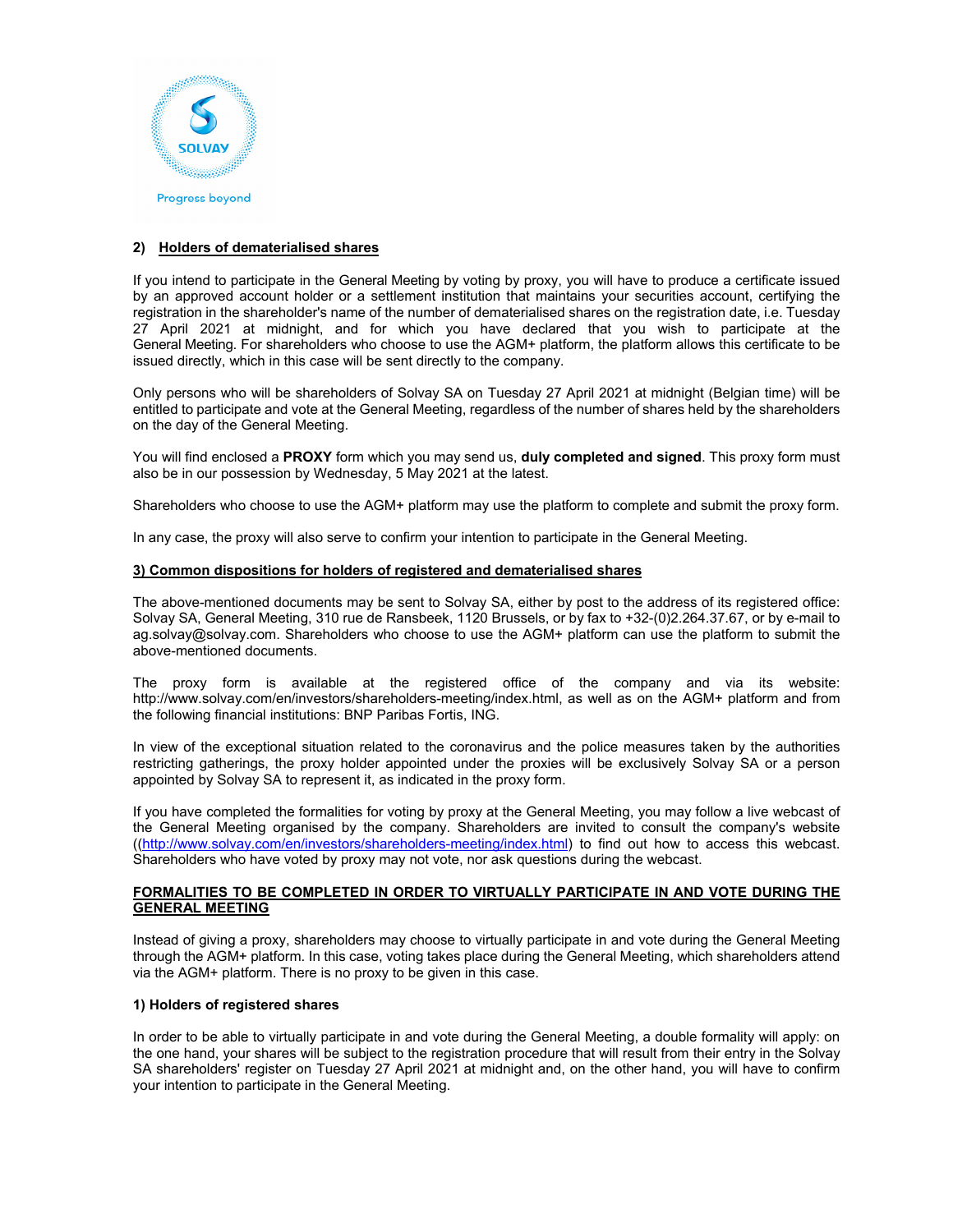

Only persons who will be shareholders of Solvay SA on the registration date, i.e. Tuesday 27 April 2021 at midnight (Belgian time), will be entitled to participate in and vote at the General Meeting, regardless of the number of shares held by the shareholders on the day of the General Meeting.

If you intend to virtually participate in and vote during the General Meeting, all you need to do is confirm your intention to participate in the General Meeting on the AGM+ platform no later than the sixth day prior to the date of the General Meeting, i.e. Wednesday, 5 May 2021 at the latest.

You will then receive the procedure and login details to connect to the General Meeting. Further information on the procedure is available on the Lumi website (https://www.lumiglobal.com/) and the Solvay SA website (http://www.solvay.com/en/investors/shareholders-meeting/index.html).

#### **2) Holders of dematerialised shares**

If you intend to virtually participate in and vote during the General Meeting, you will have to produce a certificate issued by an approved account holder or by a settlement institution that keeps your securities account, certifying the registration in the shareholder's name of the number of dematerialised shares on the registration date, i.e. on Tuesday 27 April 2021 at midnight, and for which you have declared that you wish to participate in the General Meeting. This must be done via the AGM+ platform, which allows the certificate to be issued directly. The certificate will be sent directly to the company.

Only persons who will be shareholders of Solvay SA on Tuesday 27 April 2021 at midnight (Belgian time) will be entitled to participate in and vote at the General Meeting, regardless of the number of shares held by the shareholders on the day of the General Meeting.

If you intend to virtually participate in and vote during the General Meeting, all you need to do is to confirm your intention to participate in the General Meeting on the AGM+ platform and to request via the AGM+ platform the aforementioned certificate no later than the sixth day prior to the date of the General Meeting, i.e. Wednesday, 5 May 2021 at the latest.

You will then receive the procedure and login details to connect to the General Meeting. Further information on the procedure is available on the website of Lumi (https://www.lumiglobal.com/) and the website of Solvay SA (http://www.solvay.com/en/investors/shareholders-meeting/index.html).

## **3) Common dispositions for holders of registered and dematerialised shares**

The AGM+ platform enables shareholders to (i) be directly, simultaneously and continuously informed of the discussions at the General Meeting, (ii) exercise their voting rights on all items on which the General Meeting is called upon to vote and (iii) participate in the deliberations and exercise their right to ask questions.

In accordance with article 7:137 of the Code of Companies and Associations, shareholders who participate in the General Meeting in this way shall be deemed to be present at the place where the General Meeting is held for compliance with the quorum and majority requirements. The AGM+ platform enables Solvay SA to control the quality and identity of shareholders.

## **RIGHT TO ADD AGENDA ITEMS AND TO SUBMIT RESOLUTION PROPOSALS**

 In accordance with Article 7:130 of the Code of Companies and Associations, one or more shareholders holding (together) at least 3% of the share capital of Solvay SA may have new items added to the agenda of the general meeting and may submit resolution proposals in relation to existing or new agenda items.

 Shareholders who wish to exercise this right must (a) provide evidence of ownership of such shareholding as at the date of their request and (b) record their shares representing such shareholding on the registration date (i.e. on Tuesday 27 April, 2021) in accordance with the above admission conditions. Evidence of ownership of such shareholding can be provided by a certificate evidencing the registration of the relevant shares in the share register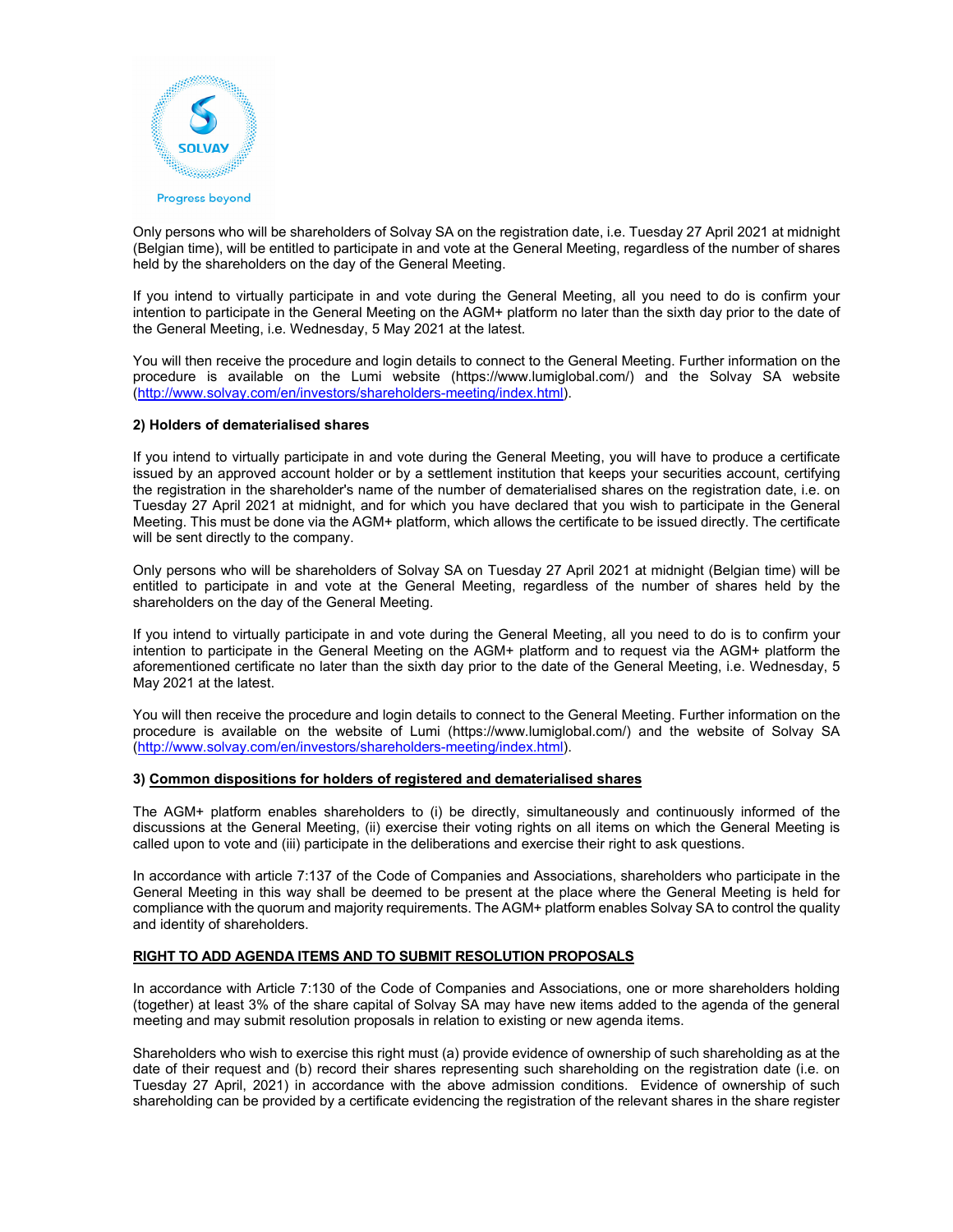

of Solvay SA (for registered shares) or by a certificate issued by an authorized account holder or a settlement organization certifying that the relevant number of dematerialised shares is recorded in the shareholder's account.

 The request to add agenda items or resolution proposals must be made in writing and must be accompanied by, as the case may be, the text of the items to be added to the agenda and the corresponding resolution proposals, or the text of the newly proposed resolutions in relation to existing agenda items. Such request must contain a postal or e-mail address to which Solvay SA will send an acknowledgement of receipt within 48 hours of receipt of such request.

 The additional agenda items and/or resolution proposals must be received by Solvay SA no later than Monday 19 April, 2021 either by regular mail to the address of its registered office: Solvay SA, Assemblée Générale, 310 rue de Ransbeek at 1120 Brussels, or by fax to +32-(0)2.264.37.67, or by electronic mail to the e-mail address: ag.solvay@solvay.com.

If such requests are received by Solvay SA, it will publish, at the latest Monday 26 April 2021, a modified agenda of the General Meeting, completed on the basis of any requests validly submitted, on its website (http://www.solvay.com/en/investors/shareholders-meeting/index.html), in the Belgian State Gazette and in the press. In this case, Solvay SA will also make a revised proxy form available on its website (http://www.solvay.com/en/investors/shareholders-meeting/index.html) at the same time as the publication of the modified agenda of the General Meeting.

 In case shareholders, in accordance with Article 7:130 of the Code of Companies and Associations, exercise their right to add items to the agenda and to file resolution proposals, proxies filed prior to the publication of the revised agenda shall remain valid for the agenda items they cover. In the event that new/alternative proposals for resolutions are submitted concerning existing agenda items after the notified proxies, the proxy holder shall abstain from voting on the new/alternative proposals for resolutions. However, in this case, shareholders will have the possibility to send a new proxy to Solvay SA, by means of the revised proxy form mentioned in the previous paragraph.

## **RIGHT TO ASK QUESTIONS**

 Shareholders may submit written questions prior to the General Meeting. Written questions will only be answered to the extent that the shareholder submitting them has complied with the above-mentioned conditions of admission in accordance with article 7:134 of the Code of Companies and Associations and if the written questions have been received by Solvay SA by Wednesday, 5 May 2021 at the latest, either by mail at the address of its registered office: Solvay SA, General Meeting, 310 rue de Ransbeek, 1120 Brussels, or by fax at +32-(0)2.264.37.67, or by e-mail at ag.solvay@solvay.com. For shareholders who choose to use the AGM+ platform, this platform also allows to submit the above-mentioned written questions. Answers to the written questions will be provided during the General Meeting.

 In addition, in accordance with article 7:139 of the Code of Companies and Associations, time will be allocated during the General Meeting for a Q&A session during which directors will also answer questions addressed to them during the General Meeting regarding their report or the items on the agenda. Only shareholders who have chosen to virtually participate in and vote during the General Meeting via the AGM+ platform will be able to ask questions during the General Meeting. These questions can be submitted live in writing via the AGM+ platform. The questions will be regrouped and treated by theme.

## **AVAILABILITY OF DOCUMENTS**

 In accordance with Article 7:132 of the Code of Companies and Associations, every shareholder has the right to obtain free of charge, upon presentation of their security or of a certificate issued by an authorized account holder or a settlement organization certifying the number of dematerialised securities recorded in the name of the security holder, obtain at the registered office of Solvay SA, i.e. 310 rue de Ransbeek at 1120 Brussels, on business days and during normal office hours as from the date of publication of the convening notice, copies of the documents that relate to this meeting and that must be made available to them pursuant to law, including the convening notice, the agenda of the Ordinary Shareholders' Meeting and the proxy form.